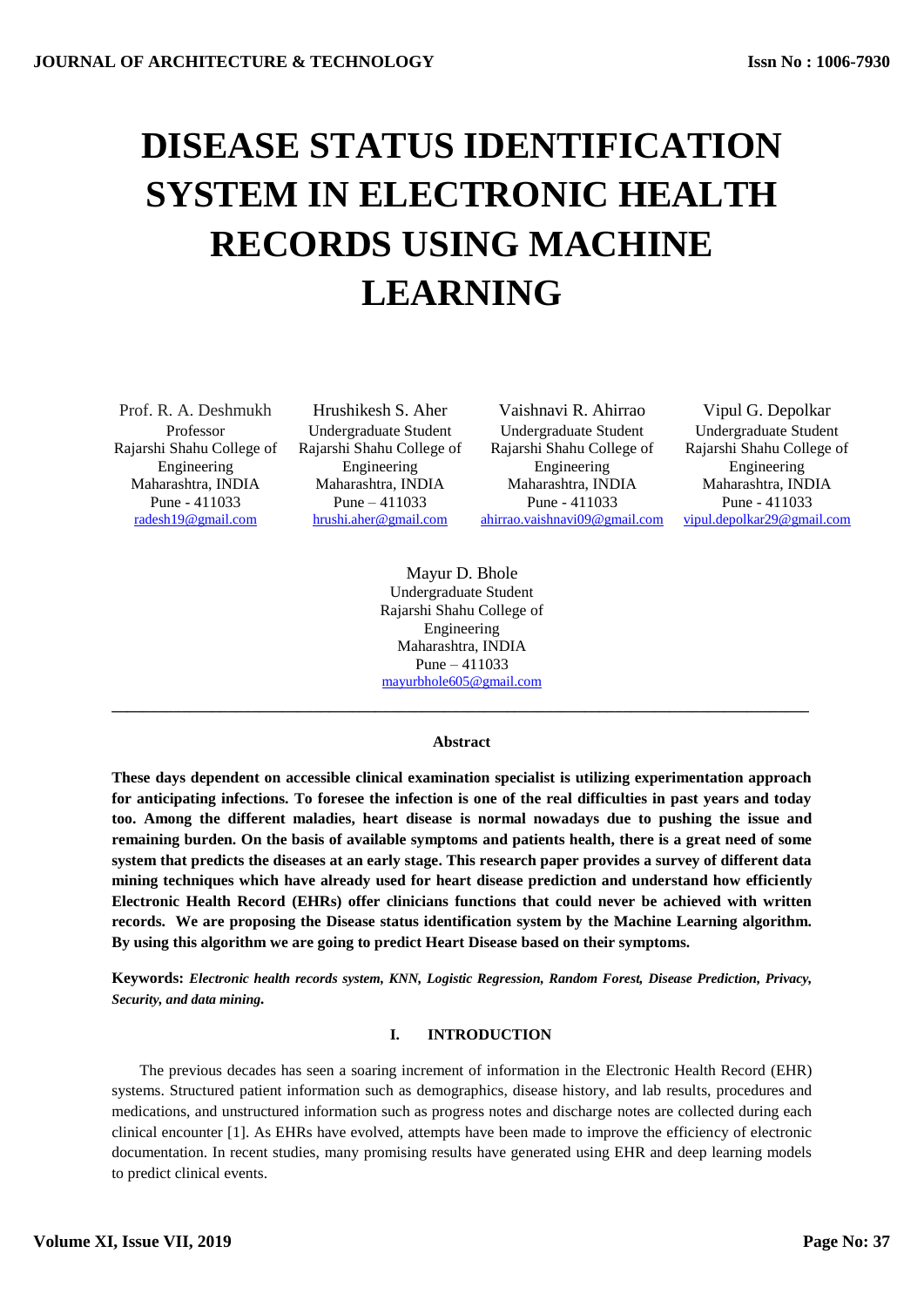An EHR is an electronic version of a patient's medical records, which is maintained by the provider over time. It may include all of the key administrative clinical data which is relevant to that persons care under a particular provider, including demographics, progress notes, problems, medications, vital signs, past medical history, immunizations, laboratory data, and radiology reports. The EHR framework computerizes access to data and can possibly streamline the clinician's work process. The EHR also have the ability to support other carerelated activities directly or indirectly through various interfaces, including evidence-based decision support, quality management, and outcomes reporting [5]. EHRs are the next step in the continued progress of healthcare data that can strengthen the relationship between patients and clinicians. The data and the timeliness and availability of it will enable providers to make better decisions and provide better solution or care.

EHR selection for social insurance is consoling, it is imperative that information keep on having an auxiliary use for quality enhancement and research that enhances quiet consideration and possibly limit medicinal services costs [12]. Over the years, EHR data have been used with the intent to improve care, increase patient engagement, perform quality improvement, build shared models and standardization across institutions, create new knowledge, conduct research in a "real-world" settings instead of in controlled trials, enable public health surveillance and intervention, and facilitate personalized care and decision-making. The ultimate goal is to create a continually learning healthcare infrastructure with real-time knowledge production and create an ecosystem that is predictive, preventive, personalized, and participatory.

The implementation of EHR systems including techniques and evaluation, bioinformatics articles without significant clinical emphasis (genomics, genome-wide association studies), public policy, user-interface design, and medical imaging [11]. By utilizing EHRs, specific phenotypes within disease categories have been identified in conditions such as diabetes, heart disease, cancer, and neuropsychiatric disorders. EHRs have been utilized to retrospectively assess treatment effectiveness in real-world settings, quality of care and cost. Personal monitoring devices and social media may eventually be integrated into EHRs to enhance predictions.

Nowadays Heart disease is greatest reason for death. Manifestations like Blood weight, cholesterol, and heartbeat rate are the real explanation behind the heart disease. Some non-modifiable factors are there like smoking, drinking also the reason for heart disease [3]. As we have known that the heart is an operating system for the human body. If the function of the heart is not done properly means, it will affect other human body parts as well. Some risk factors of heart disease are Family history, High blood pressure, Cholesterol, Age, Poor diet, Smoking etc.. When blood vessels are overstretched, the risk level of the blood vessels is increased this leads to the blood pressure. Blood pressure is measured in two ways such as systolic and diastolic [2]. The systolic indicates the pressure in the arteries when the heart muscle contracts and diastolic indicates that the pressure in the arteries when the heart muscle is in resting state. The level of lipids or fats increased in the blood is causing the heart disease problem. The lipids are in the arteries hence the arteries become narrow and blood flow also becomes slow [6].

The Neural Network (NN) provides the minimized error of the heart disease prediction [7]. The patient records are classified in all above-mentioned techniques and predicted continuously. The patient activity is monitored continuously if there are any changes occur, and then various risk level of disease is informed to the patient and doctor. The doctors are able to predict heart diseases at an earlier stage because of a machine learning algorithm and with the help of computer technology. This paper provides a description about*,* KNN, Logistic Regression, Random Forest, Disease Prediction data mining technique used to predict heart diseases.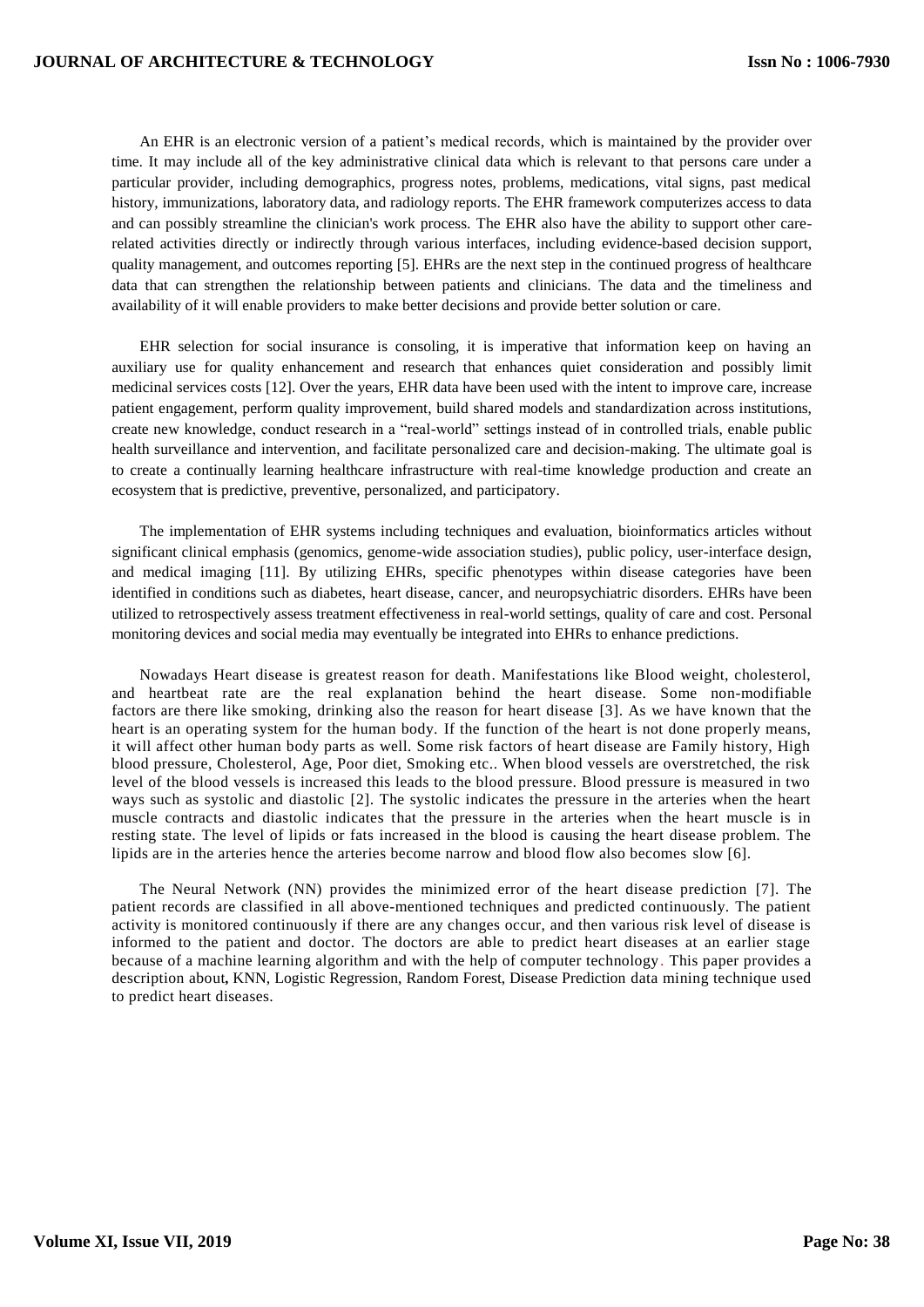| Sr.<br>No.     | <b>Title</b>                                                                                                                                 | <b>Techniques</b>                                      | Dataset size or attribute                                                                                                                                                                                                               | <b>Result</b>                                                                                                                                        | <b>Remarks</b>                                                                                                                             |
|----------------|----------------------------------------------------------------------------------------------------------------------------------------------|--------------------------------------------------------|-----------------------------------------------------------------------------------------------------------------------------------------------------------------------------------------------------------------------------------------|------------------------------------------------------------------------------------------------------------------------------------------------------|--------------------------------------------------------------------------------------------------------------------------------------------|
| 1              | Intelligent Heart<br><b>Disease Prediction</b><br><b>System Using Data</b><br>Mining Techniques [2].                                         | Decision<br>Tree, Naive<br>Bayes,<br>Neural<br>Network | 909 records with 15<br>attributes (Sex, Chest pain,<br>Fasting blood sugar,<br>Restecg, Exang, slope, Ca,<br>Thal, old peak, age)<br><b>Tool: Data Mining</b><br>Extension (DMX), SSL-<br>style.                                        | They proposed<br>IHDPS(Intelligent<br><b>Heart Disease</b><br>prediction System)<br>using Decision<br>Tree 80.4%, Naive<br>Bayes - 86.12%,<br>NN-85% | It is used for only<br>categorical data.<br>Size of data is quite<br>small.<br>It can be enhanced or<br>expanded using<br>contagious data. |
| $\overline{2}$ | Classification using<br><b>Convolutional Neural</b><br>Network for Heart and<br>Diabetics Datasets [4].                                      | <b>CNN</b><br>algorithm                                | 768 samples by 8 features<br>Tool: Weka                                                                                                                                                                                                 | Classification of<br>heart and diabetics<br>dataset<br>using CNN with<br>80% accuracy.                                                               | Multiple convolution<br>layers can be<br>increased.                                                                                        |
| 3              | <b>Heart Disease</b><br><b>Prediction Using</b><br>Data Mining<br>Techniques [6].                                                            | KNN,<br>Decision<br>Tree, Naïve<br><b>Bayes</b>        | 909 records with 13<br>attributes (Sex, Pain kind,<br>Abstinence blood glucose,<br><b>Restack resting</b><br>electrographic results,<br>Exang exercise induced<br>angina, ST, Ca, Thal, Trest,<br>old peak, Age)<br><b>Tool: Tomcat</b> | $\overline{\phantom{a}}$                                                                                                                             | Can be applied on<br>larger real time data.                                                                                                |
| 4              | Human Heart<br><b>Disease Prediction</b><br><b>System using Data</b><br>Mining Techniques<br>$[3]$ .                                         | KNN, ID3                                               | 87 attributes (Age, Gender,<br>Blood pressure, Pulse rate<br>and Cholesterol)                                                                                                                                                           | Detecting heart<br>disease risk rate<br>using KNN and<br>ID3 with 80%<br>accuracy                                                                    | Accuracy is not more<br>than 50 % because of<br>general attribute. By<br>reducing number of<br>attribute accuracy can<br>be increased.     |
| 5              | Assessment of the<br><b>Risk Factors of</b><br><b>Coronary Heart</b><br>Events Based on<br>Data Mining With<br>Decision Trees [1].           | <b>Decision Tree</b>                                   | 1500 consecutive CHD<br>subjects with 17 risk factor<br>for 3 different criteria (Age,<br>Sex, FH, SMBEF, HDL,<br>LDL,TG, GLU,TC, SBP)                                                                                                  | Predicting CHD<br>Coronary Heart<br>Disease) with 82<br>% accuracy.                                                                                  | Help to reduce CHD<br>morbidity and<br>possibly, mortality                                                                                 |
| 6              | Deep Learning<br>Approach for<br>Prediction of Heart<br>Disease Using Data<br>mining Classification<br>Algorithm Deep Belief<br>Network [7]. | Deep Belief<br>Network.                                | 300 records with 16<br>Attribute (Age, gender,<br>blood pressure, cholesterol,<br>Heredity, Blood sugar, PQ,<br>ST, QT, QRS, R, Heart beat<br>rate, BMI, smoking habit,<br>Alcohol intake, Mental<br>Stress)<br>Tool: Matlab 8.1        | Provide difference<br>between CNN and<br>DBN algorithm<br>with 82% and 92%<br>accuracy<br>respectively.                                              | Developed the system<br>by using DBN which<br>provides high<br>accuracy than CNN.                                                          |
| $\tau$         | <b>Heart Attack</b><br>Prediction Using<br>Deep Learning [5].                                                                                | <b>RNN</b><br>technique                                | 303 records with 13<br>attributes (Age, Sex, CP,<br>Trestbps, Chol, Fbs,<br>Thalach, Old peak ST,<br>slope, Ca, Thal, Class,<br><b>Exang Continuous</b><br>maximum heart rate<br>achieved).                                             | Provides 80%<br>accuracy for heart<br>attack data.                                                                                                   | Heart Attack system<br>using RNN algorithm.<br>Another algorithm can<br>be used for increasing<br>accuracy.                                |

## **II. LITERATURE REVIEW:**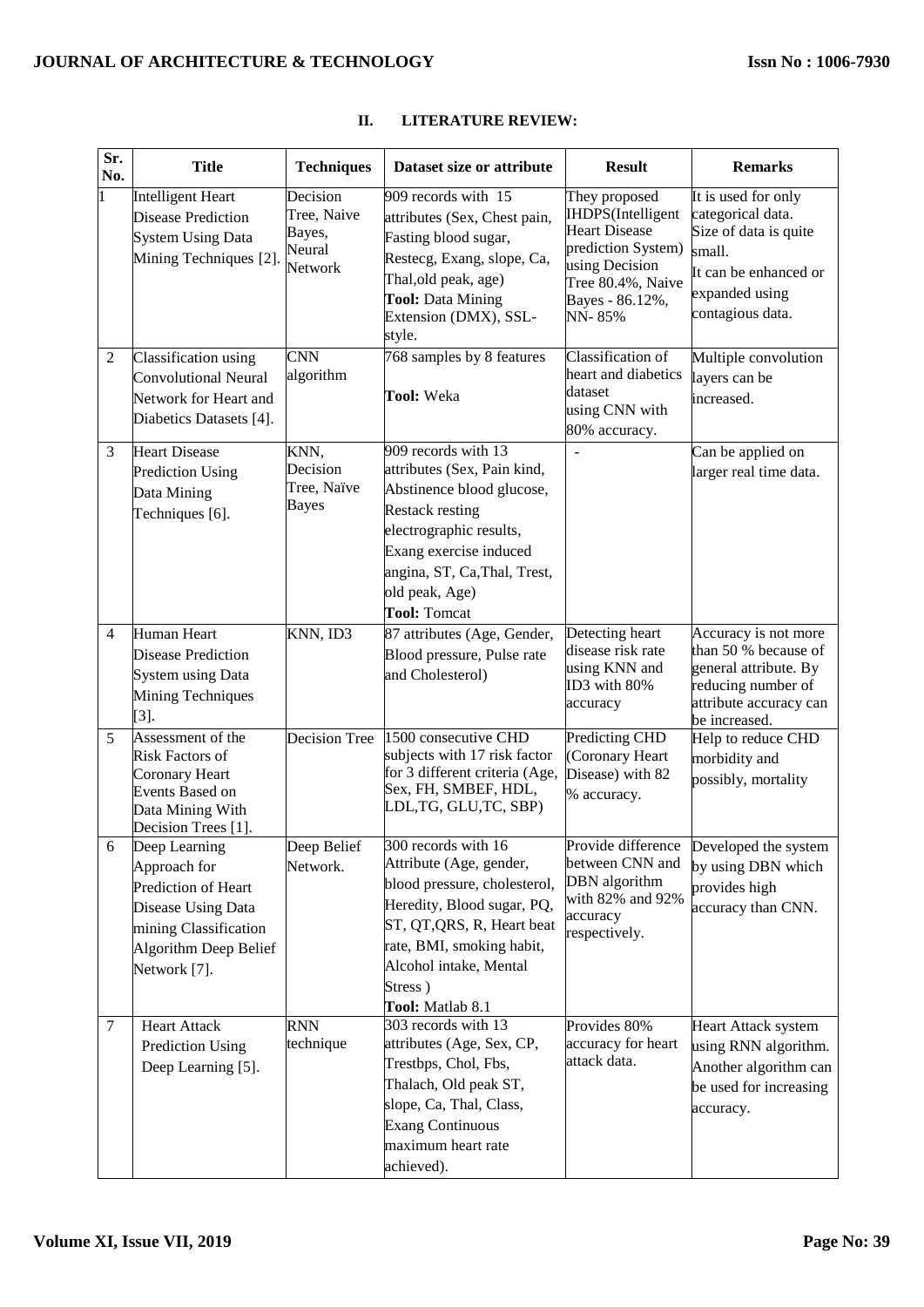# **JOURNAL OF ARCHITECTURE & TECHNOLOGY**

| 8 | <b>Effective Heart</b><br>Disease Prediction<br>using Frequent<br><b>Feature Selection</b><br>Method $[8]$ .                           | Frequent<br>Feature<br>selection<br>method | 1000 records with 8<br>Attributes. (Age, Sex,<br>Smoking, overweight,<br>alcohol intake, exercise,<br>cholesterol, Blood pressure,<br>blood sugar, heart rate) | Find significant<br>pattern for heart<br>disease prediction<br>using<br><b>MAFIA</b><br>algorithm. | Prediction accuracy<br>can be increased by<br>using<br>various classification<br>techniques.                                                 |
|---|----------------------------------------------------------------------------------------------------------------------------------------|--------------------------------------------|----------------------------------------------------------------------------------------------------------------------------------------------------------------|----------------------------------------------------------------------------------------------------|----------------------------------------------------------------------------------------------------------------------------------------------|
| 9 | Predictive Data<br>Mining to Support<br>Clinical Decisions:<br>An Overview of Heart Bayes<br><b>Disease Prediction</b><br>Systems [9]. | ANN,<br>Decision<br>Tree, Naïve            | <b>Tool:</b> Weka 3.6.0<br>900 records with 13<br>attributes                                                                                                   |                                                                                                    | Small number of<br>attributes. Continuous<br>more<br>research required to<br>generate<br>Knowledge rich<br><b>Health Care</b><br>environment |

Table 1. Literature Review

## **III. PROPOSED SYSTEM**

In the proposed system decision making from the electronic health record is going to be done by using Machine Learning algorithm for predicting Heart Disease. First, we are going to identify or study on heart disease patients data and then decide which factors are common in same heart disease patient. Here we are using CSV file which is containing 703 records with 14 attributes. In this system the patient's data is updated by the particular doctor who is responsible for the diagnosis of the patient and the patient can share his/her records with the other doctors in emergency cases, also the disease analysis from the EHR are going to be done.

## **A. Architecture**



Fig. 1 Architecture of Proposed System.

EHR system is the next step in the continued progress of healthcare that can strengthen the relationship between patients and clinicians. The data and the timeliness and availability of it will enable providers to make better decisions and provide better solution and care.

For example, the EHR system can improve patient care by:

- Reducing the incidence of medical error by improving the accuracy and clarity of medical data.
- Making the health information's available, reducing duplication of tests, reducing delays in treatment, and patients well informed to make better decisions.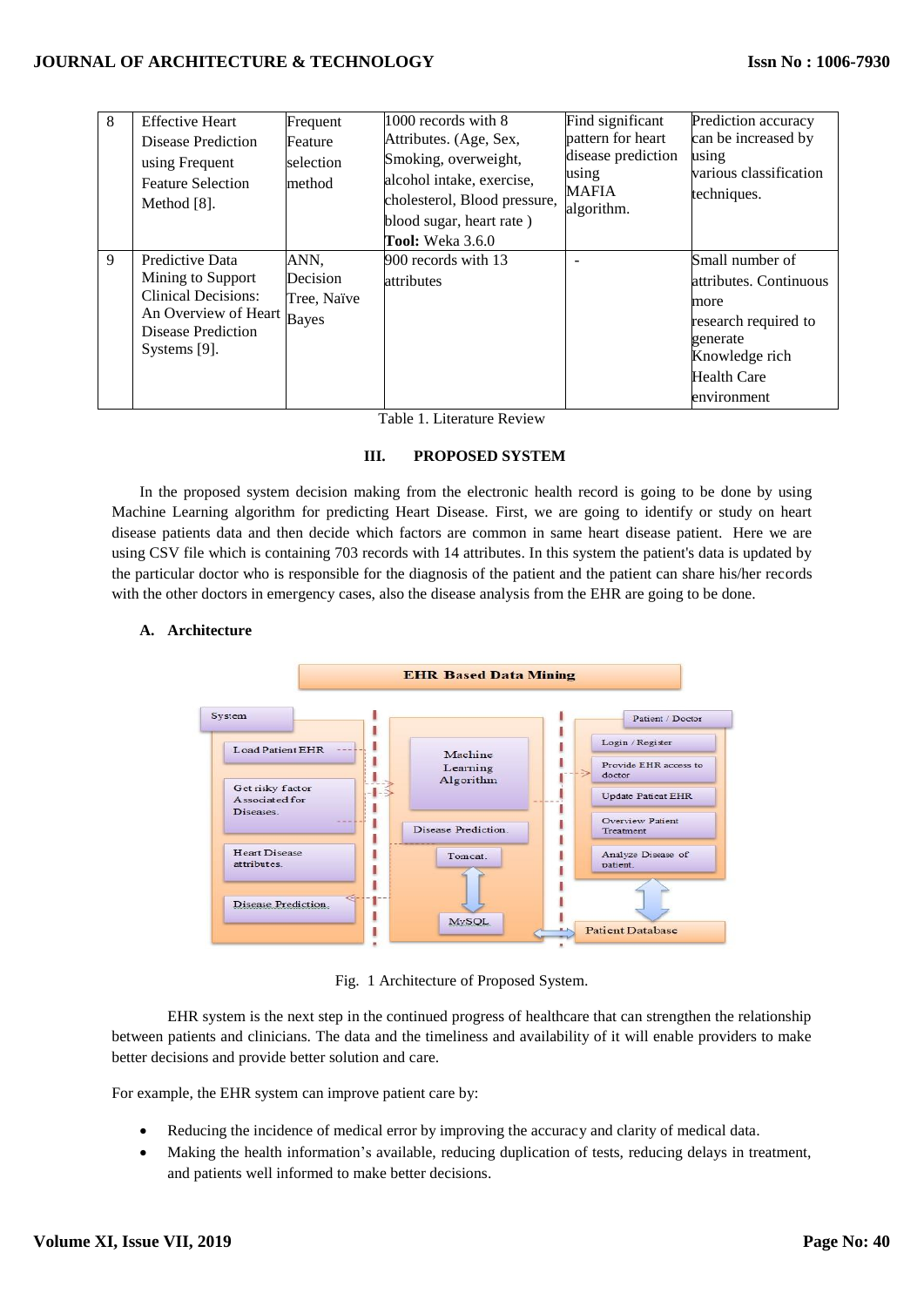Reducing medical error by improving the accuracy and clarity of medical data.

Working flow of the system is as follows:

- 1. Load Patient Data
- 2. Extract the Risky Factor associated with Heart Disease
- 3. Predicting Heart Disease
- 4. Apply machine learning algorithm.
- 5. Share result and data.

#### **IV. ADVANTAGES**

- 1. Helps in analyzing patient details and predict.
- 2. A patient can log on to his own records and see the trend of the lab results over the last year, which can help to motivate him to take his medications and keep up with the lifestyle changes that have improved the numbers.
- 3. Helps to predict disease based on basic parameters.

#### **V. APPLICATIONS**

- 1. Smart disease level detection system.
- 2. Disease Prediction System.

## **VI. EXPERIMENTAL RESULT**

At first, we have connected three fundamental information mining order procedures, for example, KNN, calculated relapse, and Random Forest. These calculations are executed in python on 703 records of coronary illness dataset with 14 traits, for example age, sex, cp (Chest Pain), trestbps (Resting blood pressure), chol (Cholesterol), fbs (Fasting Blood Pressure), restecg (Resting electrocardiographic results), thalach (Maximum Heart rate), exang (Exercise-induced angina), oldpeak (ST depression induced by exercise relative to rest), slope (The slope of the peak exercise ST statement), ca (No. of measured vessels colored by flourosopy), thal , diagnosis (Result ranging from 0 to 4). Execution of actualized calculations is looked at on premise of their precision.

#### **A. KNN (K-nearest neighbor algorithm):**

K nearest neighbors is a straightforward calculation that stores every accessible case and orders new cases dependent on a likeness measure i.e. distance function. We have utilized 80% information for training and 20% information for testing and determined accuracy, precision, recall, f1-score and confusion matrix as as appeared table 2.

#### **B. Logistic Regression:**

Logistic regression is the most commonly used algorithm after linear regression. It is generally used for classification of data by using a sigmoid function. Same as KNN accuracy, precision, recall, f1-score and confusion matrix are determined.

## **C. Random Forest:**

Random Forest is a supervised learning algorithm it creates the forest and makes it somehow random. This algorithm can be used for classification and regression.

| Sr.<br>No. | <b>Algorithm</b>     | <b>Accuracy</b> | <b>Precision</b> | <b>Recall</b> | <b>F1-Score</b> |
|------------|----------------------|-----------------|------------------|---------------|-----------------|
|            | <b>KNN</b>           | 64.52           | 0.57             | 0.65          | 0.60            |
|            | Logistic Regression  | 67.74           | 0.65             | 0.68          | 0.66            |
|            | <b>Random Forest</b> | 57.74           | 0.57             | 0.68          | 0.61            |

Table 2. Experimental Results of algorithm.